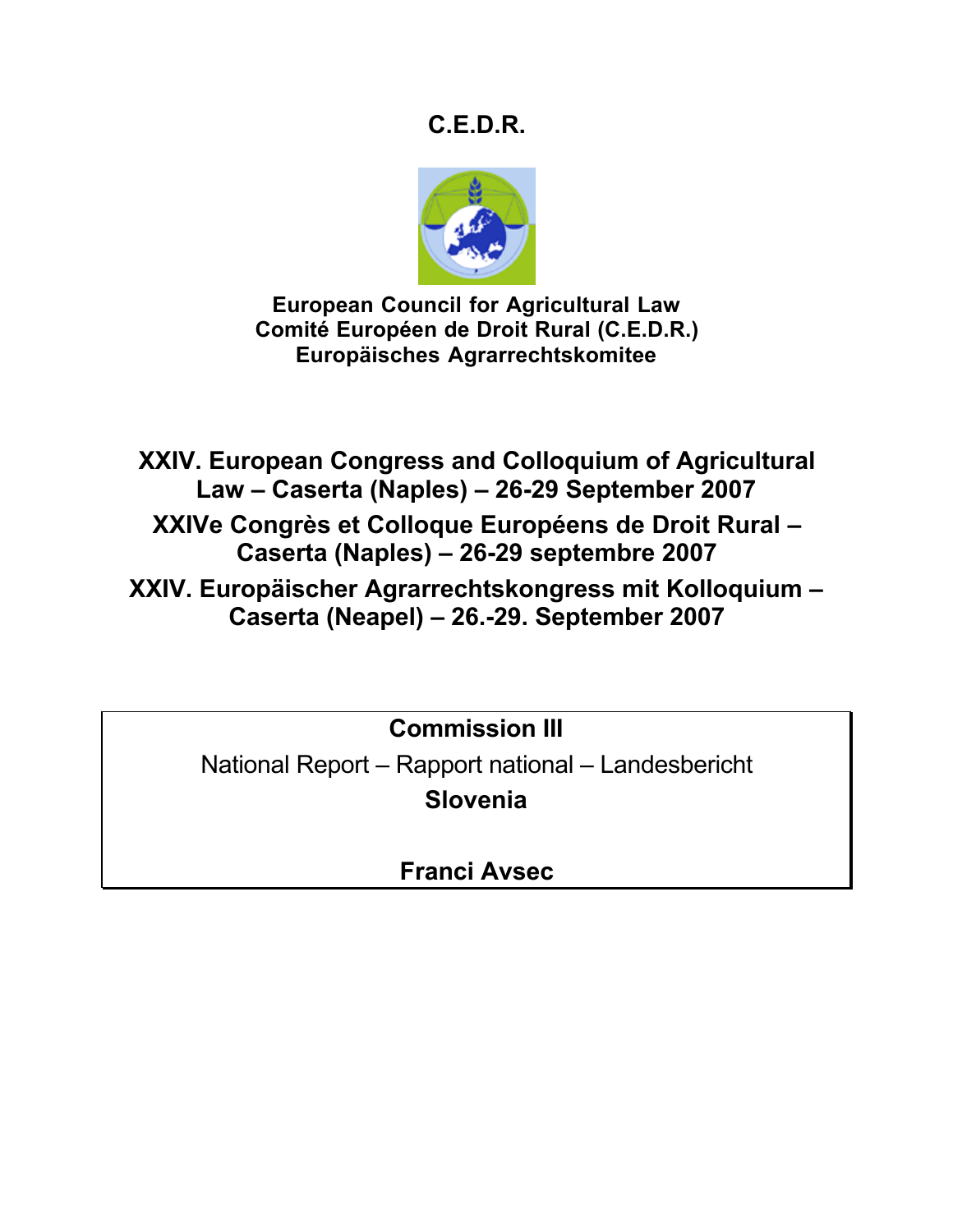# **SINGLE PAYMENT IN SLOVENIA**

# Franci Avsec, Ljubljana

### **Abstract**

Slovenia started to implement the single payment scheme in 2007. It introduced single payment scheme at regional level. The amount of payment entitlements depends on the regional amount and eventually supplementary payments (for milk, sugar, cattle sector, for special way of farming and quality production). Some direct payments remained coupled with the production: bovine animals, sheep and goats and hops gardens.

#### **1. Introduction**

Slovenia was one of the the ten Eastern and Central Europe Member States which joined the European Union on May 1st, 2004 after detailed and several yeras lasting accession negotiations had been successfully concluded.

One of the most controversial issue in the field of common agricultural policy (CAP) was the question about the level of direct payments granted to farmers in the candidate countries compared with the level provided for in the »old« Member States. The candidate countries tried to ensure their farmers payments on the same level, as granted, by the *acquis*, to farmers in the »old« Member States. On the other side, the Commission insisted that the situation between the Candidate countries and the »old« Member States regarding the level of direct payments in agriculture was not comparable. It could be said that the last standpoint prevailed.

Thus, the Act on Accession from 2003<sup>1</sup> provided that new Member States would introduce the direct payments under support schemes gradually, namely in the form of an increasing percentage of the then applicable level of such payments in the Community ,as constituted on 30 April 2004 (the »old« Member States). The level of payments would start with 25% in 2005 and would continuously increase, first to 30 % in 2005, thereafter to 35 % in 2006, to 40 % in 2007,

 $11$  Act concerning the conditions of accession of the Czech Republic, the Republic of Estonia, the Republic of Cyprus, the Republic of Latvia, the Republic of Lithuania, the Republic of Hungary, the Republic of Malta, the Republic of Poland, the Republic of Slovenia and the Slovak Republic and the adjustments to the Treaties on which the European Union is founded, Official Journal L 236 of 23 September 2003.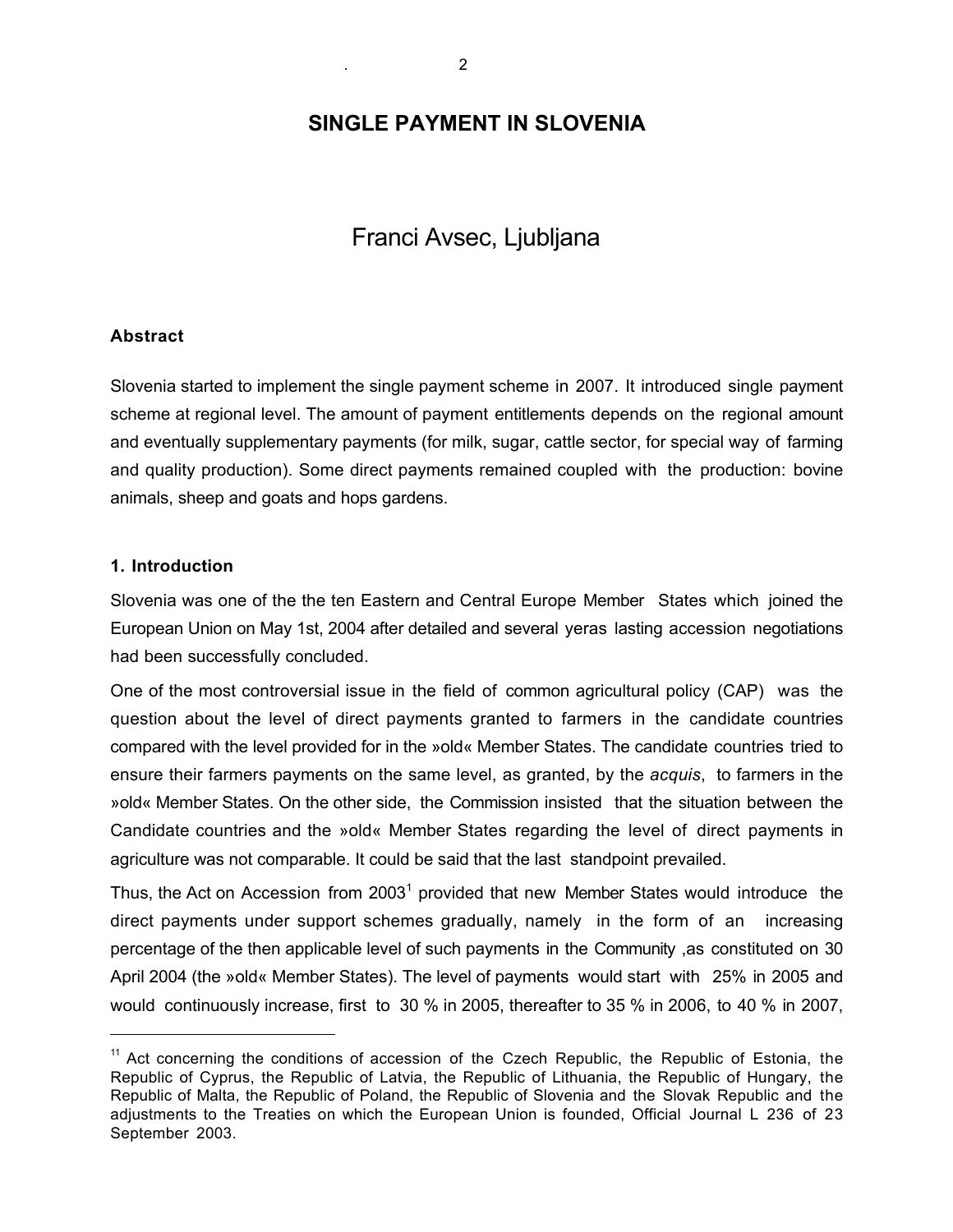to 50 % in 2008, to 60 % in 2009, to 70 % in 2010, to 80 % in 2011, to 90 % in 2012 until it would finally reach the level of 100 % in 2013.

The Accession Act from 2003 expressly allowed new Member States to complement, after obtaining the authorisation by the Commission, direct aid paid to farmers under any CAP scheme. Taking into account the factual level of support to farmers in some new Member States, the Accession Act from 2003 provided for two options how the direct aid to farmers could be complemented by new Member States. Thus, the Accession Act from 2003 especially authorized Slovenia to increase the national level of aid by 10 percentage points in 2004, 15 percentage points in 2005, 20 percentage points in 2006 and 25 percentage points from 2007. $^2$ 

The Act on Accession from 2003 foresaw the possibility that the New Member states could provisionally introduce a simplified scheme of direct payments to their farmers, named as Single Area Payment scheme (SAPS). Under that scheme, the new Member States might decide not later than the date of accession to replace the payments under the support schemes with a single payment. The single payment would be calculated in two steps. The first step was to establish the annual financial envelope the national envelope as a sum of funds available for each new Member State taking into account the limitations of production (base areas, premium ceilings and maximum guaranteed quantities), the level of individual aid schemes in the EU-15 before accession and the relevant percentage laid down for the gradual introduction of direct payments in new Member States. In the second step, the amount of single payment could be established by dividing the national envelope by the agricultural area of each new Member State.<sup>3</sup>

The Accession Act from 2003 provided that there should be no obligation to produce or to employ the factors of production under the single area payment scheme: farmers may use the land for any agricultural purpose, but any land benefiting from payments under the single area payment scheme should be maintained in good agricultural condition compatible with the protection of the environment.<sup>4</sup>

The SAPS had also a built-in budgetary limitation. If in a given year the single area payments in a new Member State would exceed its annual financial envelope, the national amount per hectare applicable in that new Member State shall be reduced proportionately by application of a reduction coefficient.<sup>5</sup>

 $\overline{a}$ 

 $2$  Conf. Art. 1c of Regulation 1259/1999/EC, as inserted by the Annex II (2) (27) to the Act on Accession from 2003.

 $3$  Conf. Art. 1b of Regulation 1259/1999/EC, as inserted by the Annex II (2) (27) to the Act on Accession from 2003.

 $4$  Ibidem.

<sup>5</sup> Ibidem.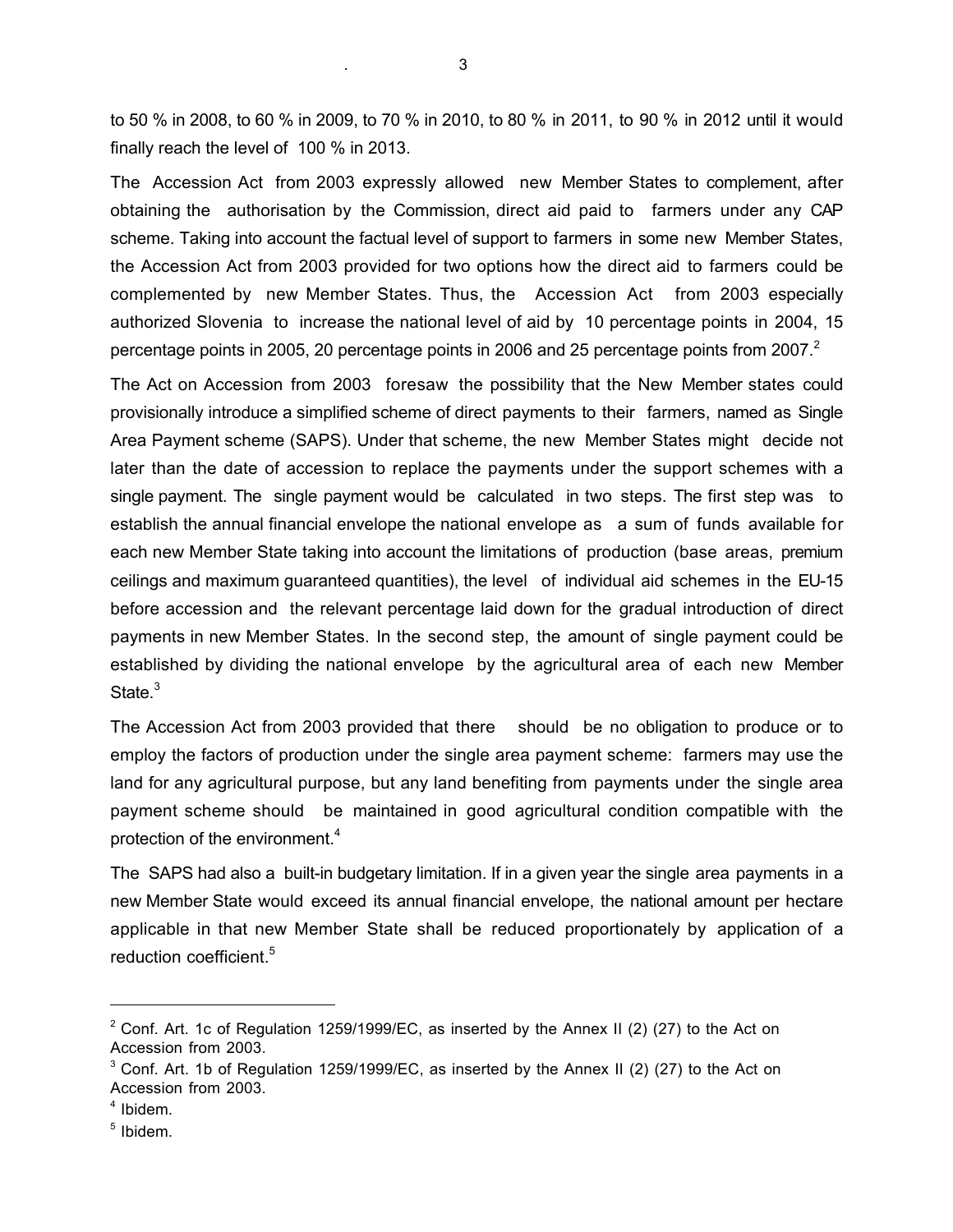Since the SAPS entailed a simplification of rules and providing at the same time for ecological and budgetary balances, it is not unusual that a similar solution was chosen to be one of the most important measures for the reform of the Common Agricultural Policy as agreed on by the then Member States in the mid of 2003. The new measures were introduced by the Regulation 1782/2003/EC. The Regulation provided for a single payment calculated on the basis of average (historical) amounts of direct aids granted to an agricultural holding in the so called reference period.

The Regulation provided for several options. Beside the the historical model based on average amounts granted to individual agricultural holdings in reference period, the Regulation 1783/2003/EC allowed Member States to apply the single payment scheme at regional level (Art. 58-63).

The Regulation allowed Member States also to implement the single payment scheme partially, retaining some direct payments wholly or at least partially coupled with a certain production.

As a new Member State, Slovenia did not opt for a single payment area scheme and implemented instead the direct support schemes. It also chose the longest transitional period allowable for implementing the single payment scheme – until 31 December 2006. $^6$  Since the single payment scheme could not be based on historical average amounts of direct aids granted to individual agricultural holdings in the reference period, several studies were carried out in order to find the most suitable option which could guarantee the smoothiest transition possible from the old to the new system.<sup>7</sup> The second reason for a longer transition period were not negligible inputs in administrative structures in the years before accession.

# **2. Basic options used for the implementation of the single payment scheme in Slovenia**

Slovenia started to implement the single payment scheme after transition period which expired on December 31st, 2006. The legal basis is a governmental Decree on implementation of direct payments in agriculture.<sup>8</sup>

 $\overline{a}$ 

http://www.mkgp.gov.si/fileadmin/mkgp.gov.si/pageuploads/Reforma\_SPS\_KIS\_\_051205.pdf

<sup>6</sup> Conf. Art. 71 and 71a of Regulation 1782/2003/EC.

 $<sup>7</sup>$  M. Rednak, T. Volk, E. Erjavec, S. Kav\_i\_: Analiti\_na podpora pri uveljavljanju reforme SKP na</sup> podro ju neposrednih pla il v Sloveniji. Kon no poro ilo tudije (Analitical support for the implementation of the CAP reform regarding the direct payments in Slovenia. Final study report), Ljubljana 2005, available on the web site (30 April 2007):

 $8$  Uredba o izvedbi neposrednih pla il v kmetijstvu (Uradni list RS, t. 99/06 in 5/07).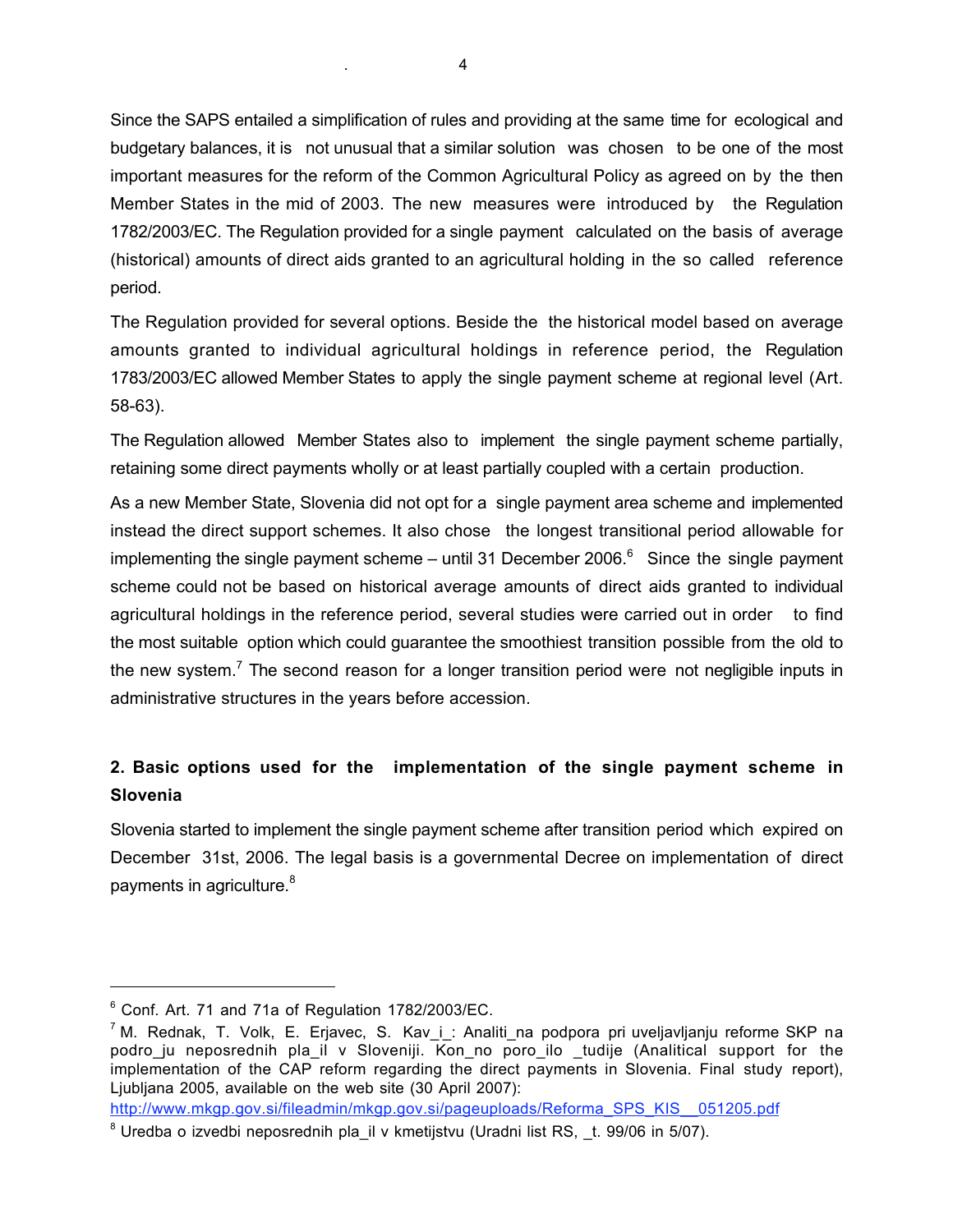According to the Regulation 1782/2003/EC, Slovenia applied the single payment scheme at regional level, the entire country being considered as one region (Art. 71e). The regional payment is established at a different level for grassland and for other eligible land.

The Decree consists of quite complicated definitions and descriptive formulas regulating the establishment of various payment entitlements. These provisions are based on the principle in the Regulation 1783/2003/EC according to which the new Member States may, during the first year of application of the single payment scheme, »use the national reserve for the purpose of allocating payment entitlements, according to objective criteria and in such a way as to ensure equal treatment between farmers and to avoid market and competition distortions, to farmers in specific sectors, finding themselves in a special situation as a result of the transition to the single payment scheme« (Art. 71d(3)).

According to Art. 6 of the Decree, the payment entitlement consists of regional payment and eventually additional (supplementary) payments originating from the national reserve, namely the supplementary payment for milk, supplementary payment for cattle sector, supplementary payment for sugar and payments for farmers in special circumstances or in special areas.

The payment entitlement may be accompanied with the permission for growing of fruit, vegetables and potatoes, if some requirements are met. A farmer can obtain these category of entitlements if a certain number of hectares on the agricultural holding were used for production of fruit, vegetables or potatoes in reference years (2003, 2006 or 2007) and the application was submitted on time. The total number of payment entitlements with permission is limited by the decision of Commission. The payment entitlements with permission are granted according to priority criteria, laid down in the third and fourth paragraph of Art. 71.g of Regulation 1782/2003/EC. For each agricultural holding an individual upper limit is set by the competent authority (Agency for agricultural markets and rural development), taking into account the data from the individual applications where the number of hectars is shown where fruits, vegetables and potatoes were grown in years 2003, 2006 and 2007.

The payments entitlements are granted on the basis of actual use of agricultural land and forests, as shown by the digital snap-shots from 2006. The payment entitlements are granted to an agricultural holding for which a farmer submitted a single application provided that the applicant carries out the farming activity on the land concerned.

The starting point for calculation of payment entitlements is the national envelope as the total amount of available funds, established on the basis of reference quantitites and quotas granted to Slovenia by the Act on Accession from 2003 and, on the other side, of direct payments. The national envelope encompasses the regional payment, the supplementary payments (for milk, for the cattle breeding sector, for sugar, for specific types of farming and quality production, for sugar), for the management of the national reserve, and for some production coupled payments

. 5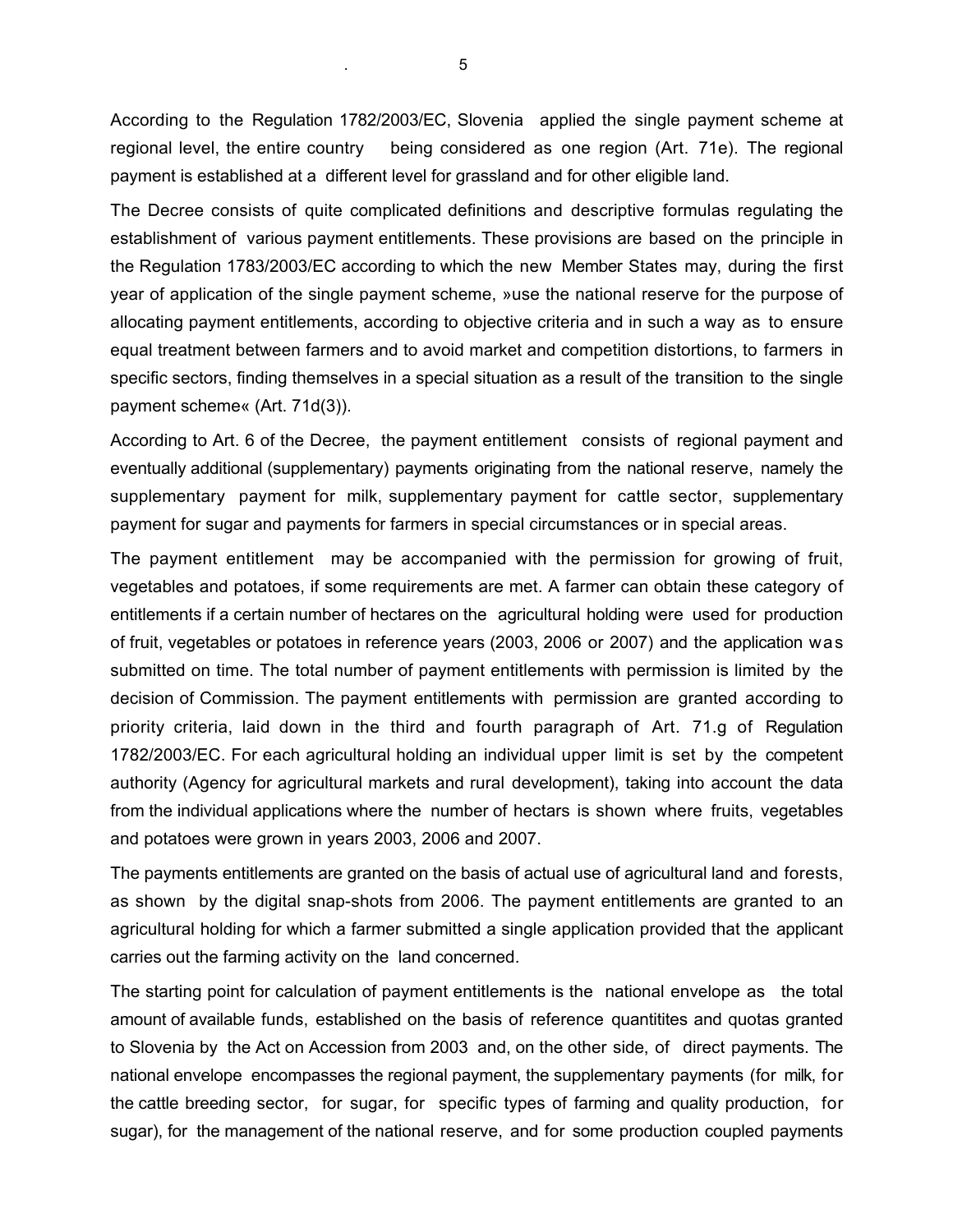(special premium for bulls and steers, premium and additional premium for sheep and goats, direct payment for area under hops). The national envelope does not encompassm, the payments for nuts, protein crops and energy crops.

The national envelope is used first for production coupled direct aids (special premiums for bulls and steers, premiums for sheep and goats, direct aid for hop gardens and supplememntary paymant for sopecial way of rearing and quality production).

After these funds are taken from the national reserve, the remaining funds are multiplied by the factor 0,28; the product is used for supplementary payments for milk, sugar and cattle sector as well as for the management of the national reserve.

The regional payment is payment on the hectar of eligible land and is established at different level, depending on the intensification of production. It amounts to 332 euro for a hectar of tilled ground, garden, greenhouse, hop garden, olive grove, and orchard, while the regional payment amounts to 132 euros for a hectar of permanent grassland, swampy grassland and extensive orchard.

The set-aside payment entitlements must be applied for by those farmers, who want to obtain payment entitlements for parcels of arable land, including hop parcels, the surface of which is 24,23 hectares or more. The rate of compulsory set-aside is 7,2%.

Farmers who produce agricultural products according to the rules and principles of ecologial production (Regulation 2091/91/EC), are not bound to apply for set-aside payment entitlements. In the case that they do submit an application for set-aside payment entitlements, they can use the set-aside surface for the prodution of crops if they are for own consumption.

The payment entitlements, which were not used, revert compulsorily to the national reserve, except in cases of force majeure.

The supplementary payment for milk is payment to the entitled agricultural holding and the amount of which based on the total individual reference quantity from March 31st, 2007. The supplementary payment for milk is calculated in such a way that the amount representing 80% of the sum of milk premium and additional payment is divided by the number of granted payment entitlements, payment entitlements with permission and set aside payment entitlements.

The supplementary payment for sugar is a payment to an entitled agricultural holding, the aof which is based on the established number of hectars, for which the growers signed the contract for the sale of sugar beet in 2006. The total amount for supplementary payment for sugar is calculated by diminishing the national envelope for the part transfered to national reserve, and by dividing the amount thus diminished by the total number of hectares of sugar beet, for which contracts were signed in 2006. The supplementary payment for sugar for individual holding is calculated by multiplying the amount per hectare by the number of hectares,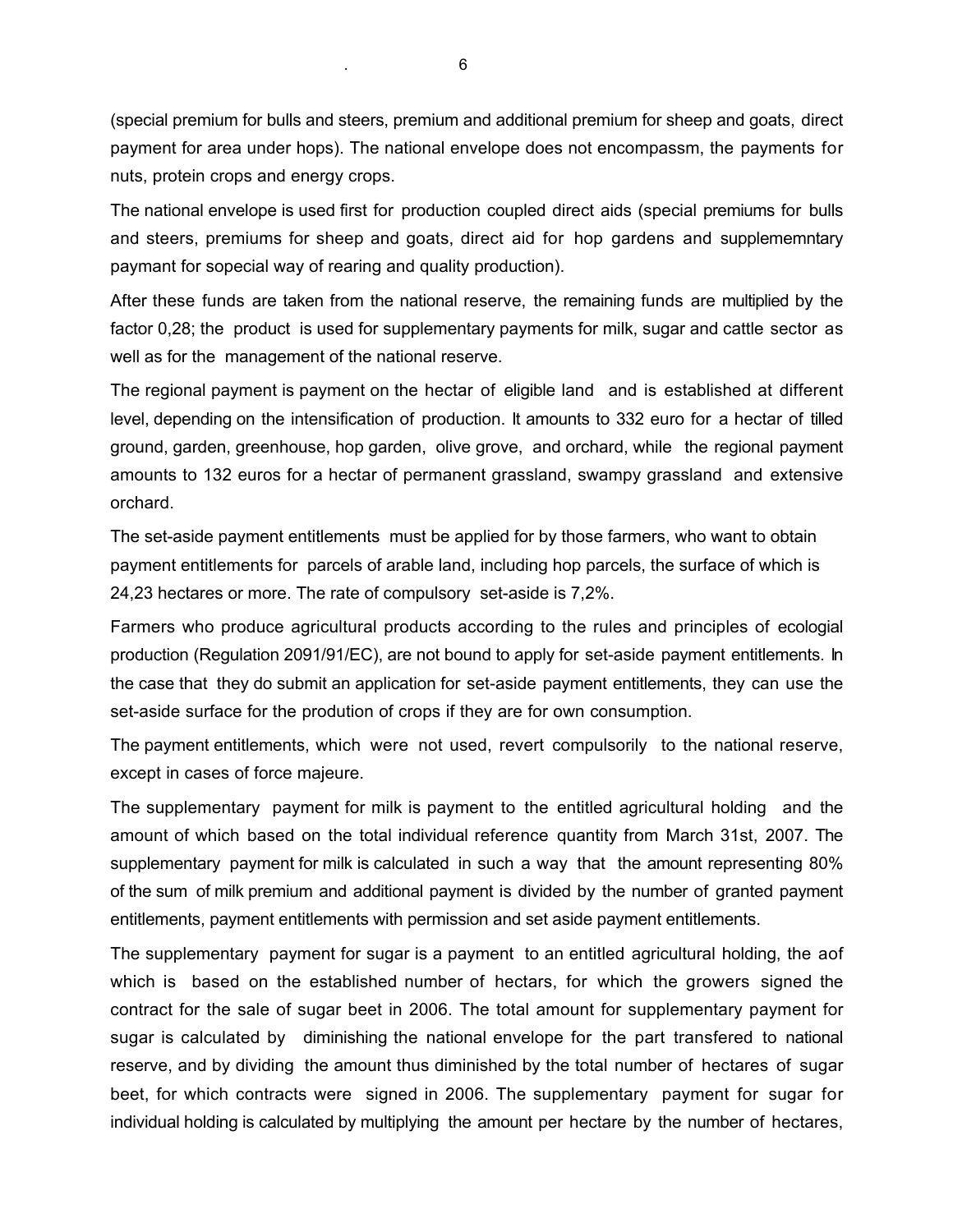and subsequently by dividing the amount belonging to an individual holding by the number of granted payment entitlements, entitlements with permission and set-aside payment entitlements.

The supplementary payment for the cattle sector is a payment granted to an agricultural holding the amount of which depends on the the premiums granted for cattle in 2006. The farmers can be entitled to these payments also if they do not have any eligible hectares in 2007. The amount of supplementary payment is calculated by multiplying the premiums granted in 2006 with corrresponding amounts of each premium and the factor 0,3. The product is subsequently divided by the number of payment entitlements, payment entitlements with permission and setaside payment entitlements.

The number of payment entitlements, payment entitlements with permission and payment entitlements for set-aside belonging to a farmer is equal to the the number of eligible hectares.

## **3. The national reserve**

The funds of national reserve which remain after the funds for supplementary amount for milk, supplementary amount for sugar and supplementary amount for cattle, is earmarked for solving of complaints stemming from the first allocation of payment entitlements, for granting of payment entitlements to farmers in specific sectors, finding themselves in a special situation as a result of the transition to the single payment scheme (Art. 71d(3) or/and in areas subject to restructuring and/or development programmes relating to one or the other form of public intervention in order to avoid abandoning of land and/or in order to compensate specific disadvantages for farmers in those areas (Art. 71d(7) Reg. 1782/2003/EC).

## **4. The production coupled payments**

The Decree provided for the following retention of production coupled payments:

- 65 % of special premium for bulls and steers,
- supplementary payment for extensive rearing of female bovine animals (up to the 10 % of national envelope corresponding to cattle sector, provided that at least 50 % of permanent grassland, swampy grassland and orchards on the agricultural holding are earmarked for extensive production and some other requirements are met, including, inter alias, the maximum density of animals regarding the total area),
- 50 % of premium and of additional premium for sheep and goats (with the minimum rate of 90 % for using those rights which can be transfered or leased throughout the country, regardless of the region),